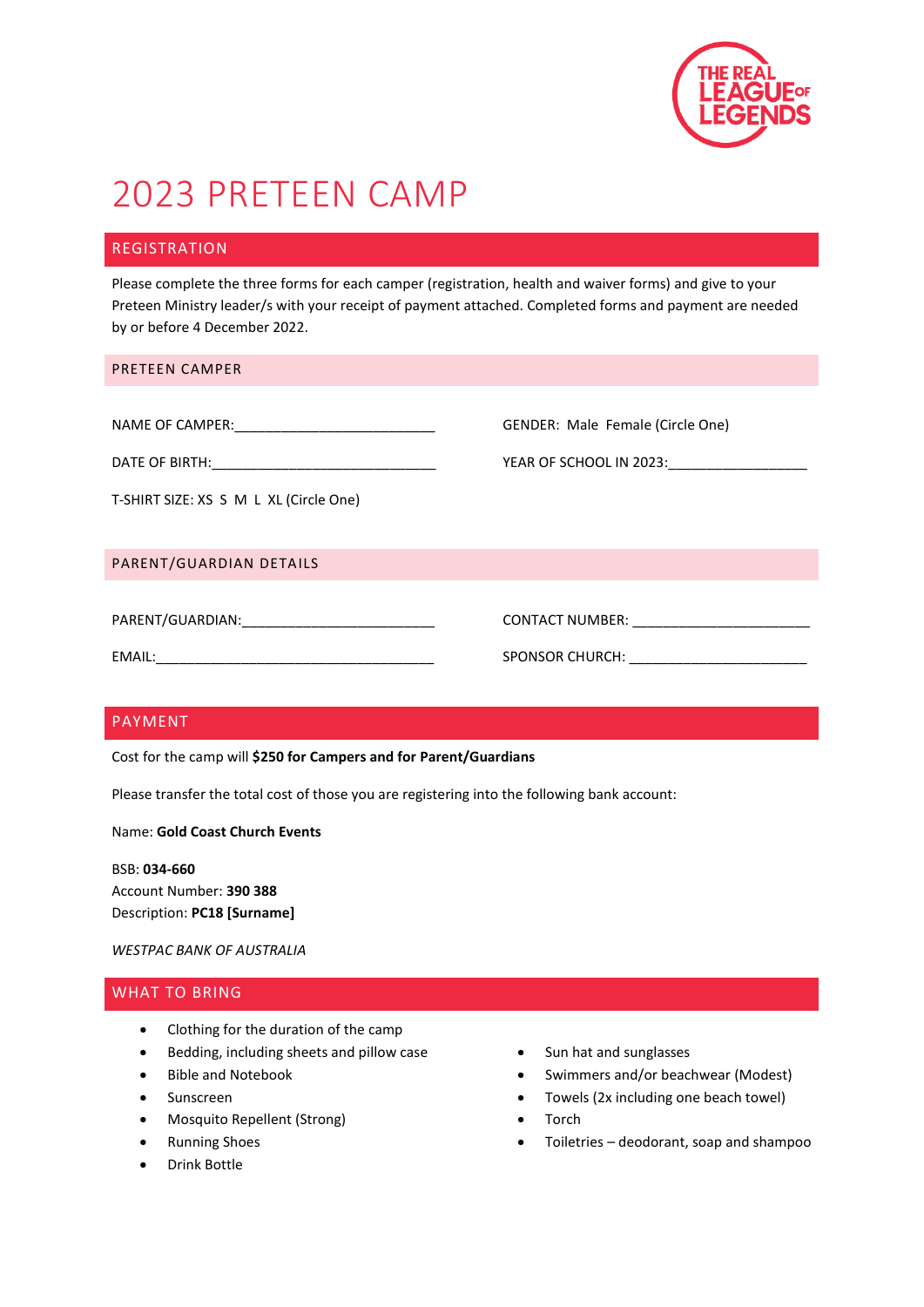

### HEALTH WAVIER

CAMPER:\_\_\_\_\_\_\_\_\_\_\_\_\_\_\_\_\_\_\_\_\_\_\_\_\_\_\_ PARENT/GUARDIAN CONTACT:\_\_\_\_\_\_\_\_\_\_\_\_\_\_\_\_\_\_\_\_\_\_

EMERGENCY CONTACT:\_\_\_\_\_\_\_\_\_\_\_\_\_\_\_\_\_\_\_\_\_\_\_\_ RELATIONSHIP:\_\_\_\_\_\_\_\_\_\_\_\_\_\_\_\_\_\_\_\_\_\_\_\_\_\_\_

HEALTH HISTORY

The following information must be completed by a parent or guardian

Allergies: Please list all known allergies and describe how the reaction is managed

- attached addition document if required

|                                                                                  |                   | <b>ALLERGY</b> | <b>MANAGEMENT</b> |
|----------------------------------------------------------------------------------|-------------------|----------------|-------------------|
| <b>Medication</b><br><b>Allergies</b>                                            | Yes / No (Circle) |                |                   |
| <b>Food Allergies</b>                                                            | Yes / No (Circle) |                |                   |
| <b>Other Allergies</b><br>(Insect bites, hay<br>fever, asthma,<br>animals, etc.) |                   |                |                   |
| <b>Special Dietary</b><br>requirements                                           |                   |                |                   |

Please list current Medications – **Please give all medication to the nurse during check-in upon arrival at camp.**

Please list ALL medications (including over the counter of non-prescription drugs) taken routinely.

Be sure that the camper brings enough medication to last the entire time at camp in the original package / bottle that identifies the prescribing physician, name of drug, dosage and frequency.

| Medication #1 | Dosage | Times Taken | Reason for Taking |
|---------------|--------|-------------|-------------------|
|               |        |             |                   |
| Medication #1 | Dosage | Times Taken | Reason for Taking |
|               |        |             |                   |
| Medication #1 | Dosage | Times Taken | Reason for Taking |
|               |        |             |                   |

Are there any medications taken during the school year the camper may or may not take during the summer? **If yes**, please identify: \_\_\_\_\_\_\_\_\_\_\_\_\_\_\_\_\_\_\_\_\_\_\_\_\_\_\_\_\_\_\_\_\_\_\_\_\_\_\_\_\_\_\_\_\_\_\_\_\_\_\_\_\_\_\_\_\_\_\_\_\_\_\_\_\_\_\_\_\_\_\_\_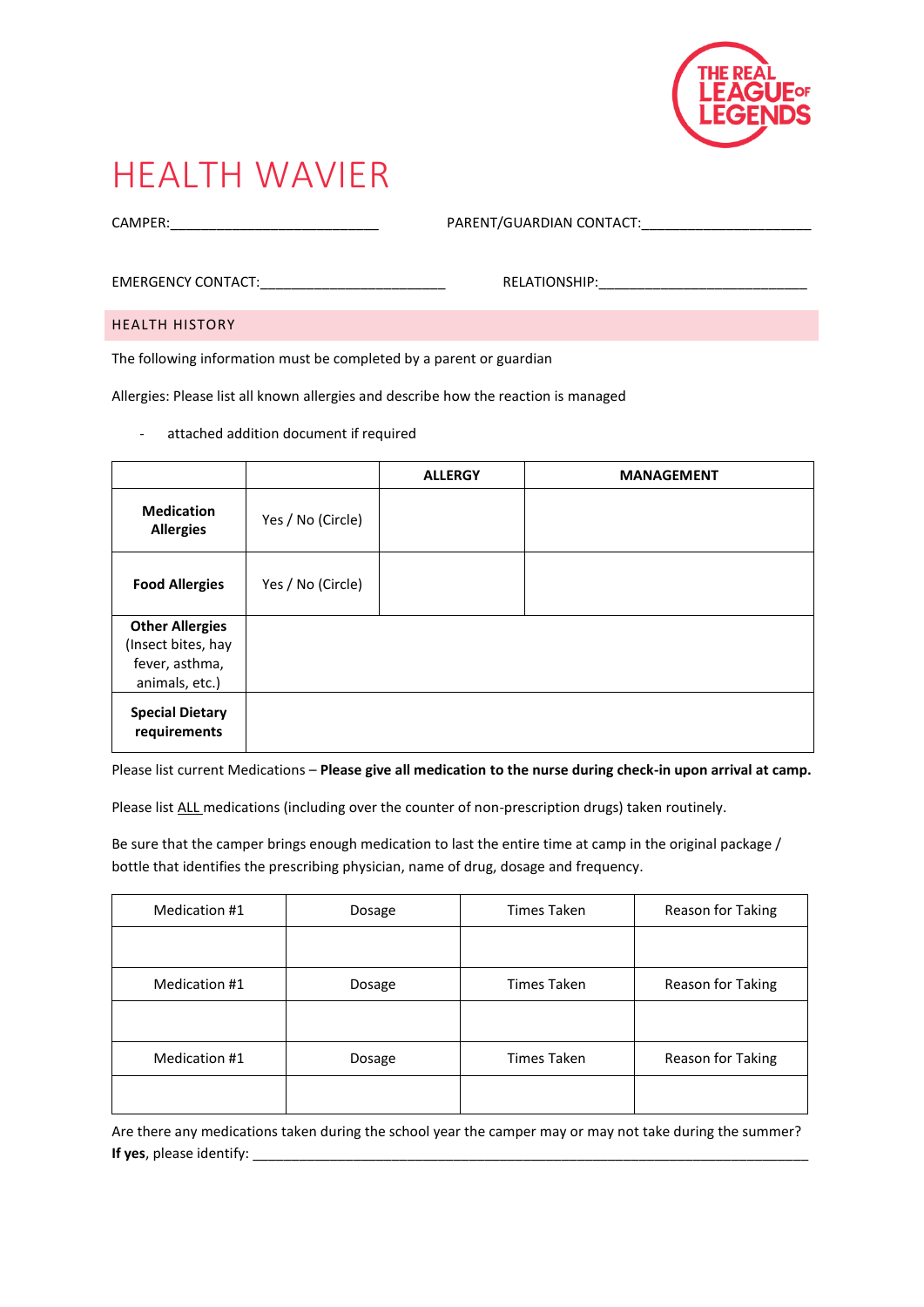

### ACTIVITY RESTRICTIONS

Circle Yes or No for camper.

| Had any recent injury, illness or infectious disease? Y N | Have/Had Mononucleosis? Y N                       |
|-----------------------------------------------------------|---------------------------------------------------|
| Ever been hospitalized? Y N                               | Have any skin problems? (Itching, rash, etc.) Y N |
| Have a chronic or reoccurring illness/condition? Y N      | Problems with sleepwalking? Y N                   |
| Ever had surgery? Y N                                     | Had problems with constipation/ diarrhoea? Y N    |
| Ever been knocked unconscious? Y N                        | History of bed wetting? Y N                       |
| Ever had a head injury? Y N                               | If female, have abnormal menstrual history? Y N   |
| Wear glasses, contacts or other eyewear? Y N              | History of motion sickness? Y N                   |
| Ever had seizures? Y N                                    | Have frequent headaches? Y N                      |
| Ever been dizzy or passed out after exercise? Y N         | Have/Had eating disorder? Y N                     |
| Have diabetes? Y N                                        | Prone to frequent ear infections? Y N             |
| Ever had problems with joints? (Knee, ankle, etc.) Y N    | Ever had emotional disorders? Y N                 |

Please explain any "yes" answers: